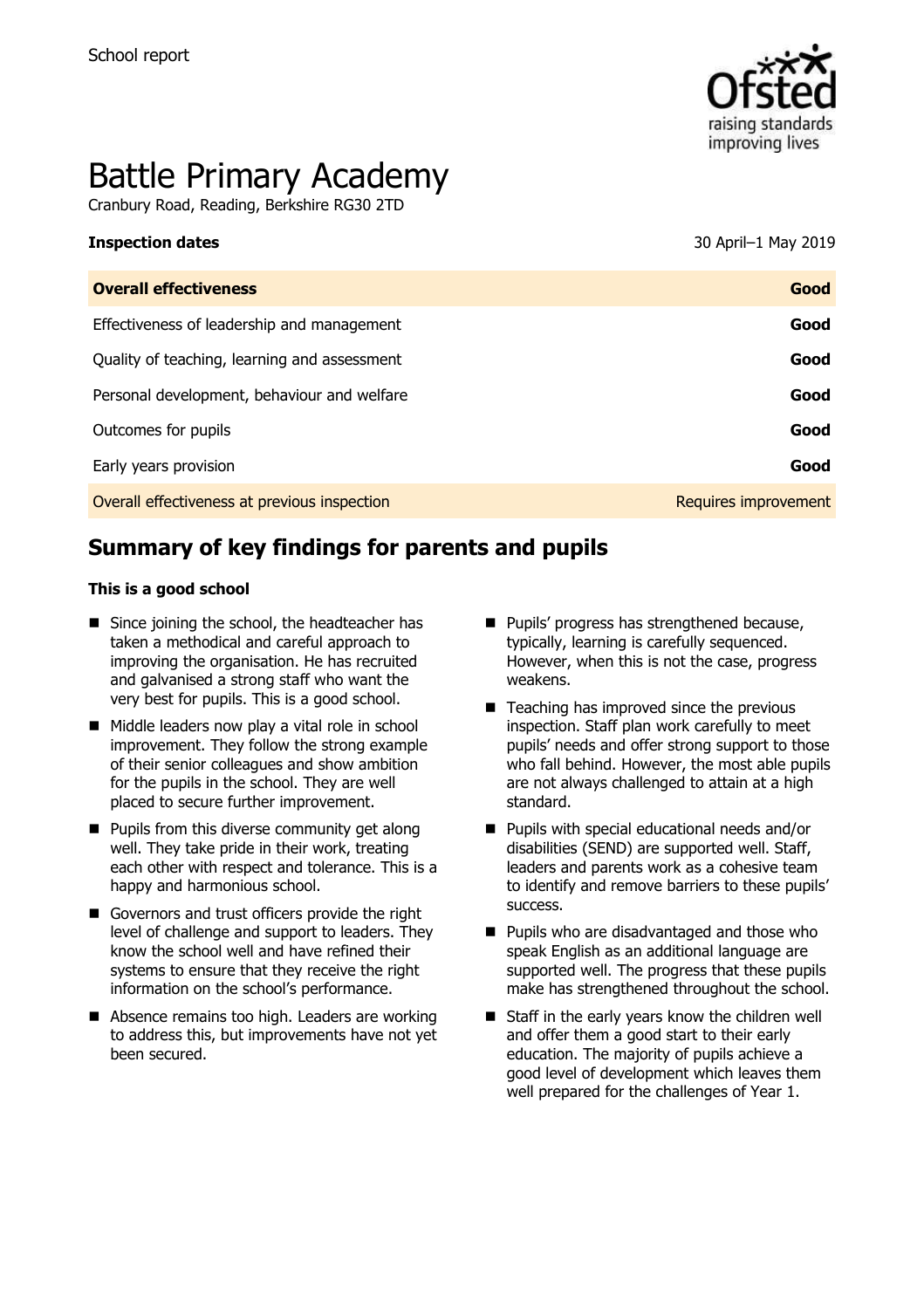

# **Full report**

### **What does the school need to do to improve further?**

- Raise the levels of attendance of all pupils, particularly those who are disadvantaged.
- Ensure that the most able pupils are routinely challenged so that greater proportions attain at a high standard.
- Ensure that the inconsistencies in quality of teaching are ironed out so that pupils consistently build on their prior knowledge and understanding.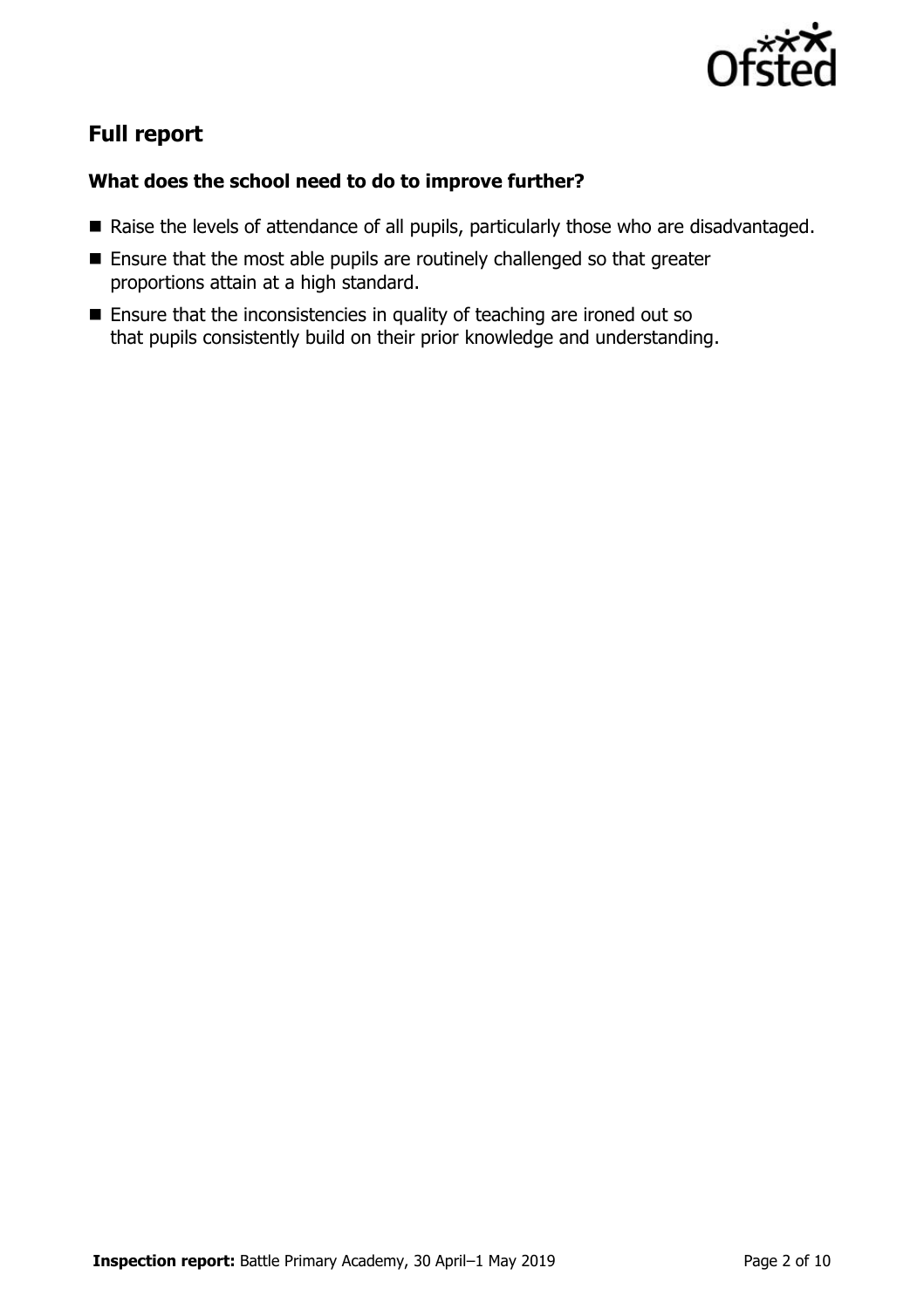

## **Inspection judgements**

#### **Effectiveness of leadership and management Good**

- The headteacher, ably assisted by his senior team, is skilled, passionate and determined. He has a clear vision for the school and has set about achieving it in sensible and steady steps. After a period of decline and turbulence, Battle Primary Academy is going from strength to strength.
- Middle leaders are capable and ambitious. They receive strong guidance from senior leaders and are taking a greater responsibility for the development of the school. For example, middle leaders have revitalised the mathematics curriculum, ensuring that the changes made are carefully monitored and effective. Leadership capacity has grown, which has been instrumental in the development of the school.
- Staff are supported well to achieve their best. Targets and training are personalised and carefully monitored. Teachers and support staff appreciate the guidance and feedback they receive and are motivated to consistently develop their work. As a result, the quality of teaching has improved.
- Leaders seek to promote staff well-being and are considerate of workload. Recent changes to the feedback policy are being trialled to avoid unnecessary, additional work and have been implemented after considerable consultation with staff. Leaders' ambition to prioritise the right things is helping staff to focus on what really matters to pupils while maintaining a positive work-life balance.
- Leaders have reviewed and improved systems for identifying and supporting pupils with SEND. There is a strong partnership between families, the school and external agencies. Teachers are supported to make considered and well-suited adaptations to pupils' work so that they can access and understand their tasks. As a result, these pupils make strong progress.
- Additional funding to promote physical education (PE) and sport is well spent. Leaders have identified a range of activities to help improve staff knowledge and skills, and to increase pupil participation. As a result, the quality of PE teaching has improved throughout the school.
- Leaders use assessment information well to gain an understanding of pupils' performance and identify any groups that need support. For example, following analysis of pupils' progress in mathematics, additional teaching was provided to help address gaps in these pupils' understanding. As a result, pupils who fall behind quickly catch up with their peers.
- The curriculum is carefully considered and well planned, with plenty of opportunities for pupils to research, evaluate and debate. For example, pupils looked at the positive and negative impacts of the Commonwealth and how this has changed over history, reflecting on challenging topics such as the maltreatment of the Windrush generation. In geography, pupils considered the environmental process and human impact of earthquakes, learning the science of plate tectonics and considering the impact of natural disasters on both less and more economically developed countries. The curriculum broadens pupils' understanding of the world around them and contributes greatly to the enthusiasm for learning that permeates the school.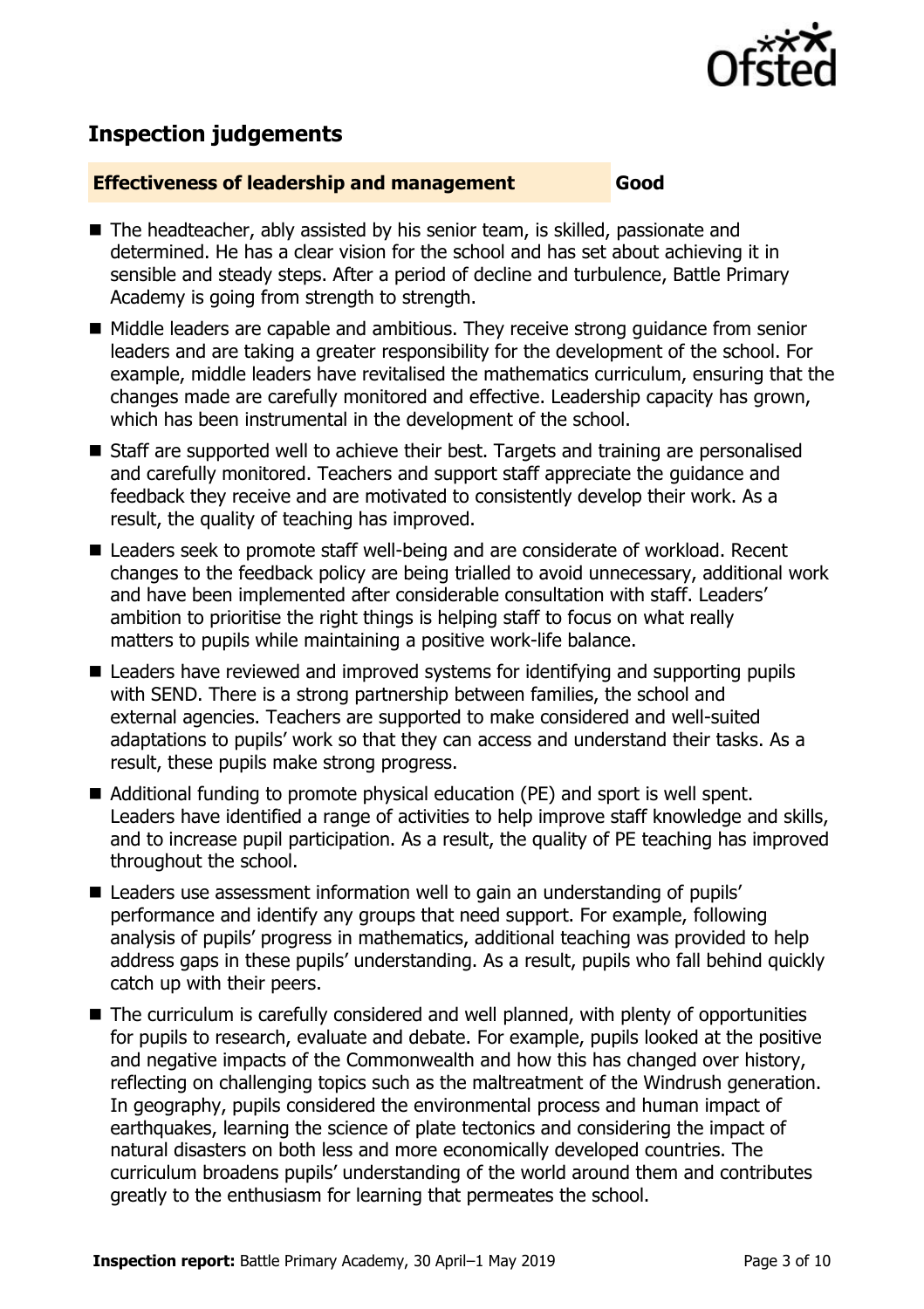

### **Governance of the school**

- Governors support the school leaders effectively and there is a positive and transparent relationship between them. Governors have developed their understanding of the school's performance information and possess a clear knowledge of how well the school is performing. As a result, they quickly pick up on emerging weaknesses and challenge leaders to improve these.
- The multi-academy trust knows the school well and has been instrumental in recruiting the headteacher, senior leaders and a strong teaching staff. In doing so it has helped to stabilise the staffing, leading to an improvement in quality of teaching and pupils' outcomes. Trust officers, rightly, have faith in the leadership team of the school, offering light-touch support to help review and refine systems in the school. As a result, the pace of change is steady, consistent and sustainable.

#### **Safeguarding**

- The arrangements for safeguarding are effective.
- Staff receive valuable training which helps them to recognise when families need support and quickly pass on concerns to leaders. Regular updates to training and staff quizzes keep safeguarding at the forefront of everyone's thinking. When concerns arise, these are shared quickly and appropriately by leaders who work with a range of external agencies to get families the help they need.
- **Pupils learn how to keep themselves safe. For example, Year 1 pupils recently visited** the Royal National Lifeboat Institution in Swanage and learned how to stay safe around open water. Older pupils possess a strong understanding of the danger posed by social media and careless use of the internet. Pupils are well prepared to navigate dangers because they are able to identify and evaluate risks.

#### **Quality of teaching, learning and assessment Good**

- Teachers and pupils enjoy warm relationships. Teachers value pupils' contributions and allow them time to explain their thinking. Often, teachers will share the best examples with the rest of the class which helps other pupils to structure their work when they find things hard. Classrooms are typically calm, focused and purposeful environments where sharing and collaboration are valued.
- In mathematics, pupils are taught to use efficient methods of calculation and to present their working in a neat and logical manner. Pupils happily discuss their thinking in mathematics and are able to solve an increasingly complex range of problems. Typically, pupils make strong progress in mathematics.
- Teachers question pupils well, using this to identify and rectify any misunderstandings that pupils have. Teachers assess pupils' understanding regularly and use this to set tasks at the right level for them. As a result, work is closely matched to pupils' needs.
- Specialist teachers in music, art and PE contribute greatly to the quality of teaching in these subjects. For example, in art, pupils learn to paint, draw and sculpt with a range of media and are inspired by the work of others in the newly created art studio. Pupil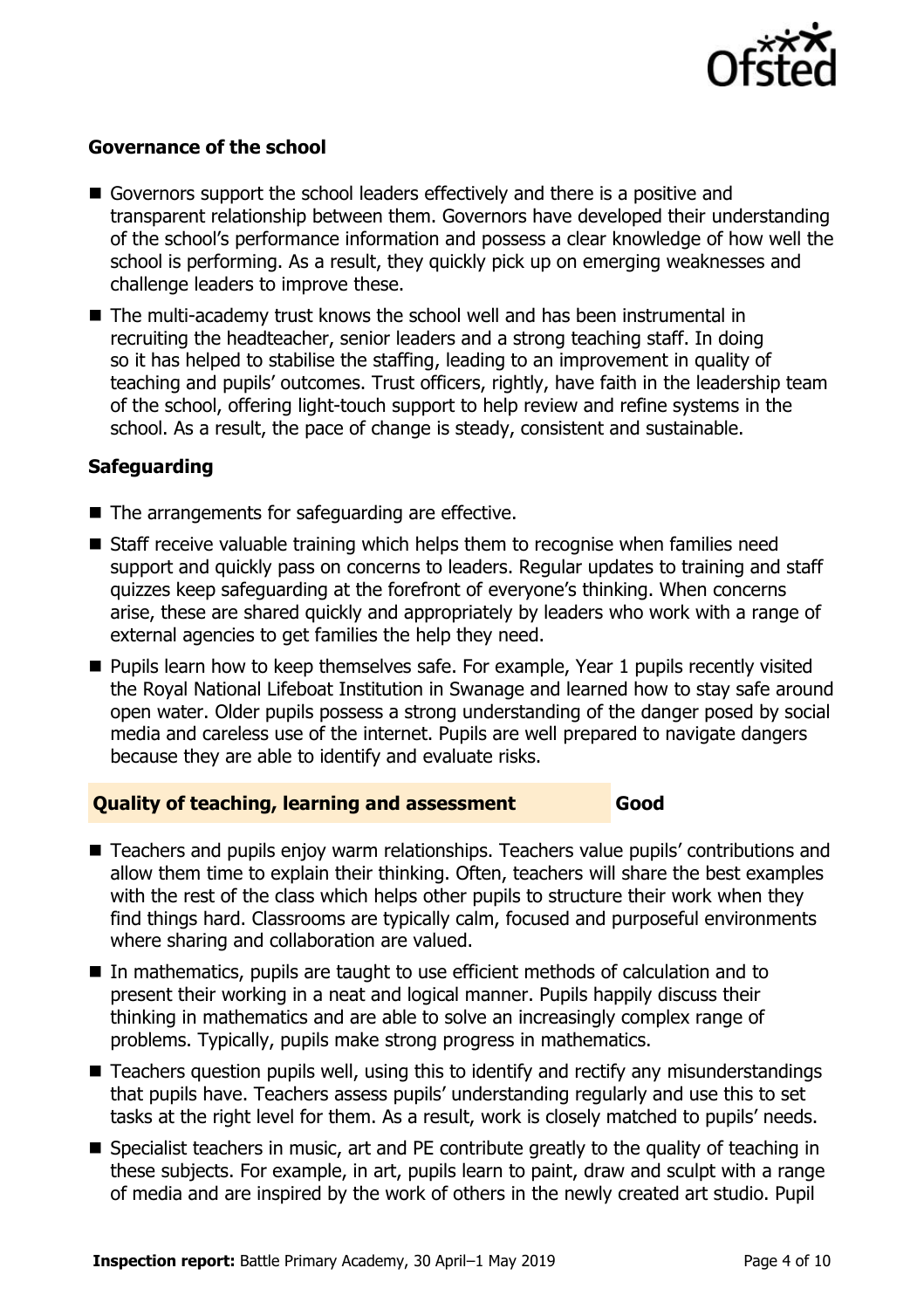

outcomes are of a high standard in these subjects because teachers guide and challenge pupils effectively.

- Disadvantaged pupils are supported well in class through the coaching programme. Well-trained peers hold mature conversations with pupils to help identify and overcome challenges in their learning. Disadvantaged pupils make strong progress throughout the school.
- Pupils read books which are closely matched to their ability. Thoughtful additional support, such as extra reading practice after school holidays and additional phonics instruction, is provided for pupils who are not attaining at the standard expected for their age. As a result, these pupils catch up quickly.
- Teachers carefully consider what they want pupils to know and understand. They develop series of lessons which help pupils to gain key knowledge, and then use and apply their skills. Staff possess considerable subject knowledge across the foundation and science curriculum, providing support for each other when needed. As a result, standards across the wider curriculum have risen dramatically. However, in some classes, pupils' prior learning is not built upon in a logical manner which prevents pupils from making greater progress.
- In most classes, lessons are well planned to meet pupils' needs. On some occasions, teachers simplify tasks and support pupils too much. This prevents pupils, particularly the most able, from working at the level that they are capable of.

#### **Personal development, behaviour and welfare Good**

#### **Personal development and welfare**

- The school's work to promote pupils' personal development and welfare is good.
- In this diverse and cosmopolitan community, pupils learn to appreciate and value the similarities in each other's culture, belief and heritage. For example, pupils have set up a multi-faith prayer group, allowing those from all religions to pray together and share their spiritual experiences and beliefs. This adds greatly to pupils' personal development and leaves them very well prepared for life in modern Britain.
- 'Hot chocolate Friday' allows pupils the opportunity to give feedback to leaders. Pupils are nominated to share a hot drink with leaders and talk about their views of the school and to discuss their learning. This adds to pupils' understanding of community and democracy.
- **Pupils learn to make healthy lifestyle choices. They understand the effects of drugs and** alcohol on the body as well as the positive impact that healthy food and an active lifestyle can have. They are well prepared to make healthy choices in the future.
- **Pupils wear their uniform with pride and value their school. The site is devoid of litter** and corridors are tidy. Pupils are proud of the setting and the strong start it gives them.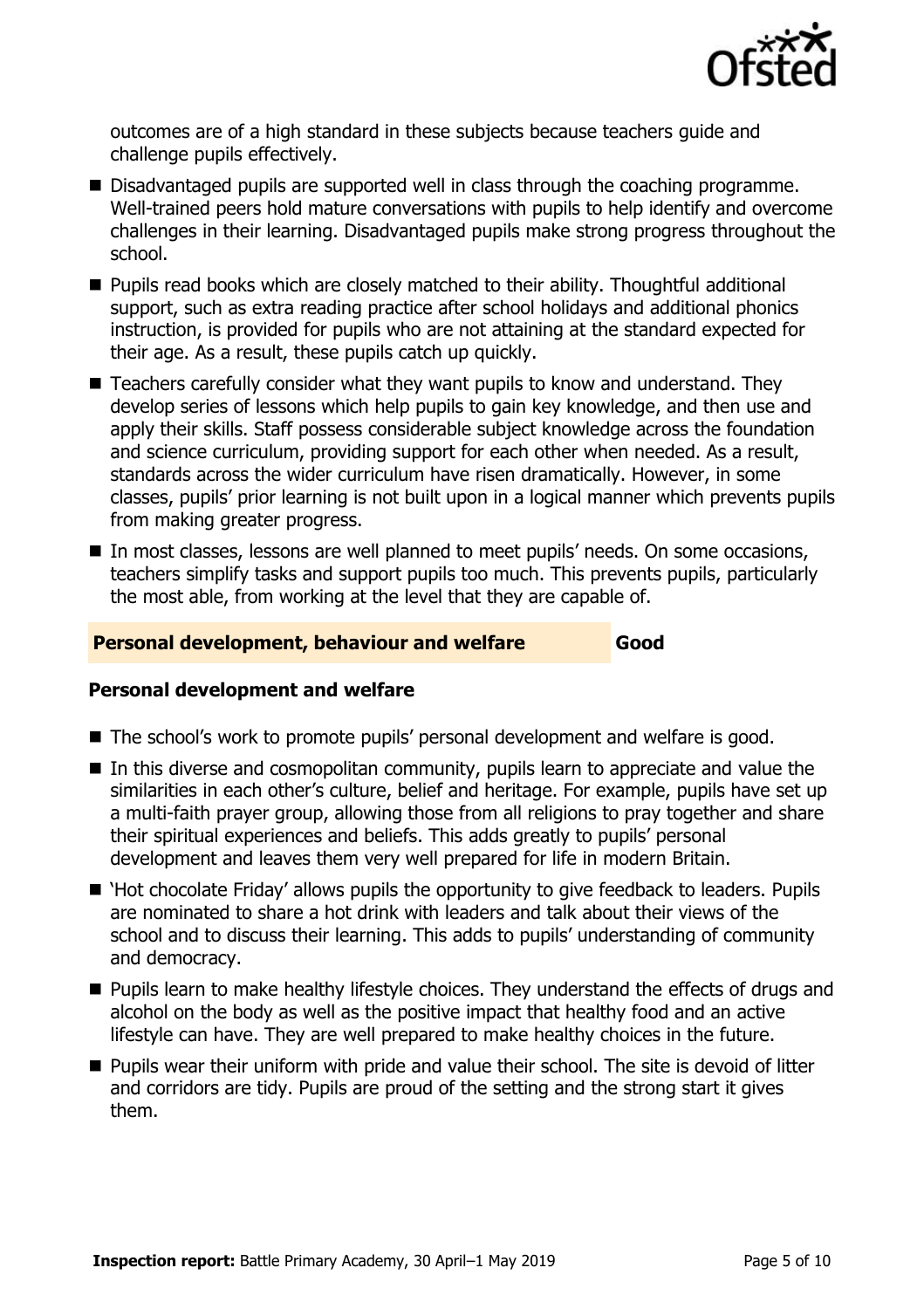

#### **Behaviour**

- The behaviour of pupils is good.
- In class pupils show great respect for their teachers and enthusiasm for their work. Classes are typically warm and respectful environments where pupils discuss their thinking and share their opinions, safe in the knowledge they will be heard and respected.
- **Pupils' behaviour at lunchtime is strong because they understand the routines and** enjoy the range of carefully structured physical activities. Pupils get on well with each other, safe in the knowledge that help is readily available from adults in the school should they need it.
- Pupils' attendance is below the national average despite the significant efforts of leaders. Considerable support is put in place to help families to raise their child's attendance. Nevertheless, some parents do not share the high aspirations of staff at the school and, as a result, rates of persistent absence remain high.
- **Pupils feel safe in school and are confident that they have an adult to turn to should** they need support. Most pupils assert that staff are good at ironing out any problems they may face in school. Pupils feel that bullying is not a problem at the school. However, some younger pupils are unsure about what constitutes bullying.

#### **Outcomes for pupils Good**

- $\blacksquare$  High proportions of pupils in the school begin their education speaking English as an additional language. Strong support from staff and peers helps these pupils to integrate well and develop their communication and speech. Lower-than-average proportions of pupils attain the expected standard in reading, writing and mathematics by the end of key stage 2. Nevertheless, most pupils, including those who speak English as an additional language, make consistently strong progress from their different starting points.
- Disadvantaged pupils' progress has strengthened in the last year. A strong focus on support and additional teaching has ensured that gaps in pupils' understanding have been addressed. As a result, the progress these pupils make is beginning to match that of others in the school.
- Throughout the school, pupils have a secure understanding of calculation and carefully set out their working in a neat and methodical manner. They quickly get to grips with calculation and abstract concepts such as the link between fractions, decimals and percentages. As a result, pupils make strong progress in mathematics.
- **Pupils write extensively and at length. For example, pupils in Year 3 wrote** playscripts about the Roman Empire, demarcating speech by using inverted commas. It takes time for some pupils to master these skills, particularly those who are learning English as an additional language. However, through regular support and practice, these pupils do remember grammatical rules and apply them consistently in their work.
- **Pupils who fall behind in reading are supported well to catch up. A range of strategies** is utilised to help pupils to practice their skills and make strong progress. Phonics teaching is strong and, as a result, pupils throughout the school read unfamiliar words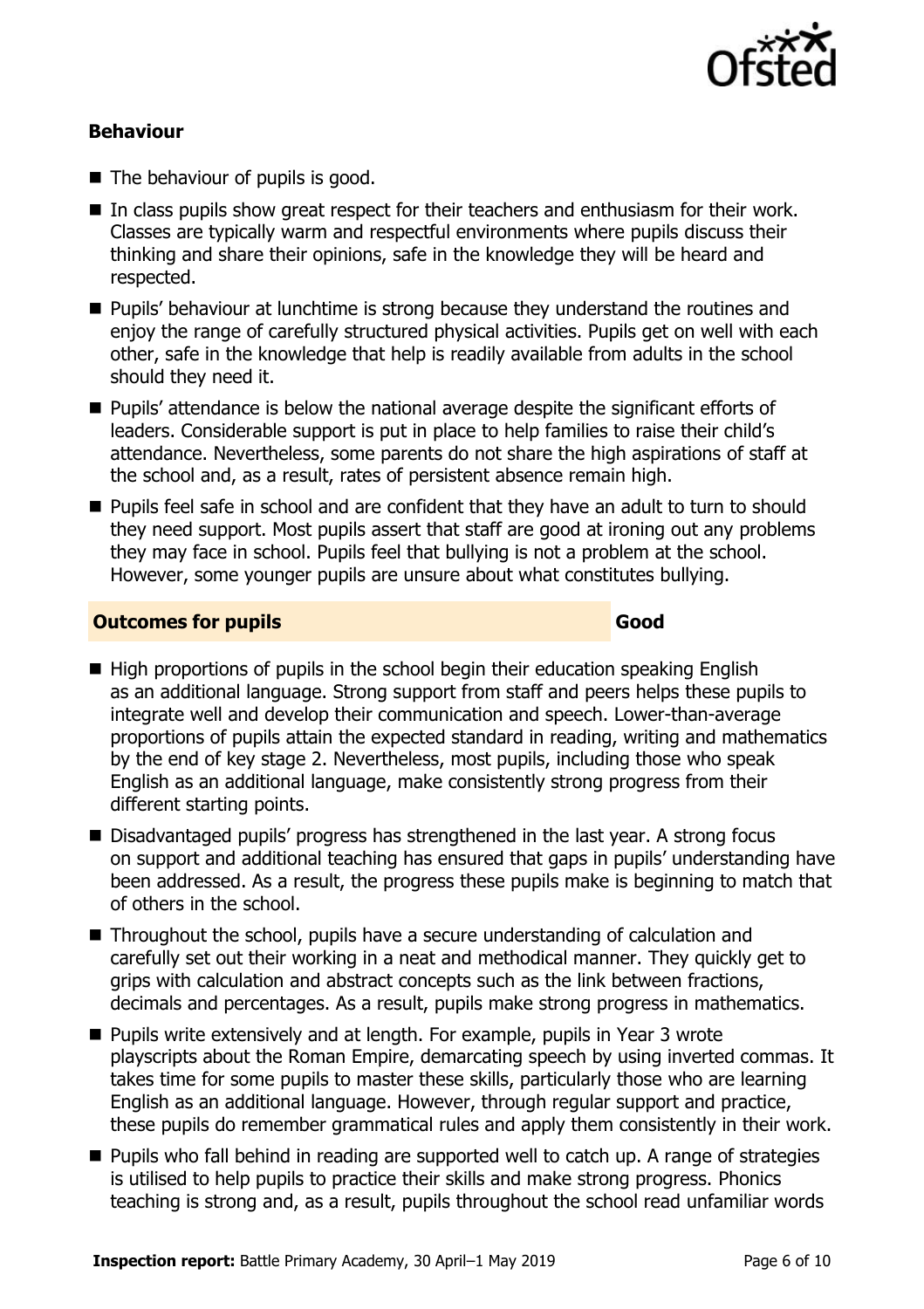

with confidence. As they get older, pupils read for pleasure and enjoy rich discussions about their books. Pupils possess strong literacy skills and develop a love of reading.

- Standards in the wider curriculum are high. Pupils enjoy the broad and interesting curriculum and can explain what they have learned and remembered. For example, pupils in Year 5 choreographed 'shadow dances' and evaluated their work in their topic books. In science, pupils in Year 3 studied the anatomy of flowering plants and carefully plotted diagrams to show their findings. Most pupils across the school make strong progress across the foundation and science curriculum. However, when teachers do not sequence learning carefully, pupils' progress weakens.
- **Pupils are supported well to attain at the expected standard for their age. This has** been particularly successful for pupils who fall behind. Nevertheless, the most able pupils are not routinely challenged and low proportions of pupils attain at a high standard.

#### **Early years provision Good Good**

- Leaders have a clear and accurate understanding of the strengths and areas for development in the early years provision. They check the quality of teaching and learning regularly, and work with the staff team well to secure improvements. Enhancements to the outside area have enlivened the learning environment and are greatly appreciated by the children. The provision offers children a good start to their early education.
- **Provision in the early years is thoughtfully planned and structured by teachers and** support staff. Staff take time to get to know children and families, and plan tasks which match children's interests. As a result, children engage well with a range of motivating, well-planned activities.
- **Pupils enter the early years with skills and understanding below what is typically** expected for their age. By the time they leave, most children have attained a good level of development. This represents strong progress from their starting points.
- Leaders have worked hard to make strong links with parents. This includes quidance for parents to learn how to support their children to read, write and count. Currently, this support is accessed by a small proportion of parents but with great benefits to those who do.
- The links between Nursery and Reception have a positive impact, particularly on younger children who mimic the positive behaviour of their older peers. Children play well together and focus on their tasks. The early years setting provides children with a safe and positive start to their early education.

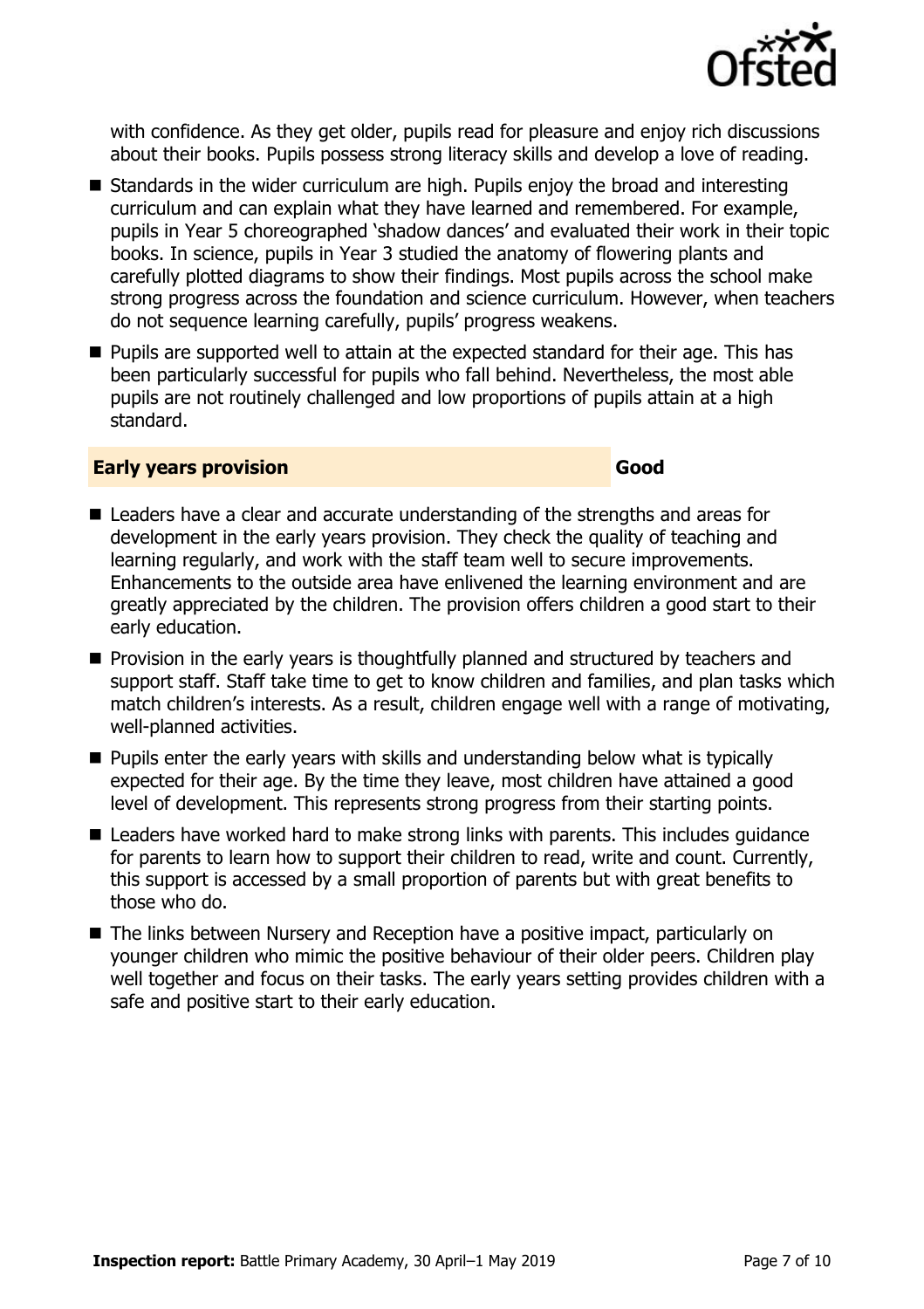

# **School details**

| Unique reference number | 139066   |
|-------------------------|----------|
| Local authority         | Reading  |
| Inspection number       | 10088163 |

This inspection of the school was carried out under section 5 of the Education Act 2005.

| Type of school                      | Primary                      |
|-------------------------------------|------------------------------|
| School category                     | Sponsored converter          |
| Age range of pupils                 | 3 to 11                      |
| <b>Gender of pupils</b>             | Mixed                        |
| Number of pupils on the school roll | 437                          |
| Appropriate authority               | Board of trustees            |
| Chair                               | <b>Stephen Daniels</b>       |
| <b>Headteacher</b>                  | Nathan Butler-Broad          |
| Telephone number                    | 01189 375421                 |
| Website                             | www.netacademies.net/battle/ |
| <b>Email address</b>                | admin@battleprimary.co.uk    |
| Date of previous inspection         | 30 November-1 December 2016  |

#### **Information about this school**

- This is a larger-than-average-sized primary school.
- This school is sponsored by the NET Academies Trust
- About two thirds of pupils are known to speak English as an additional language, using a wide range of other languages at home.
- The proportion of pupils who are supported by the pupil premium is higher than the national average.
- The proportion of pupils with SEND and/or an education, health and care plan is slightly below the national average.
- **Since the previous inspection a new headteacher and deputy headteacher have joined** the school.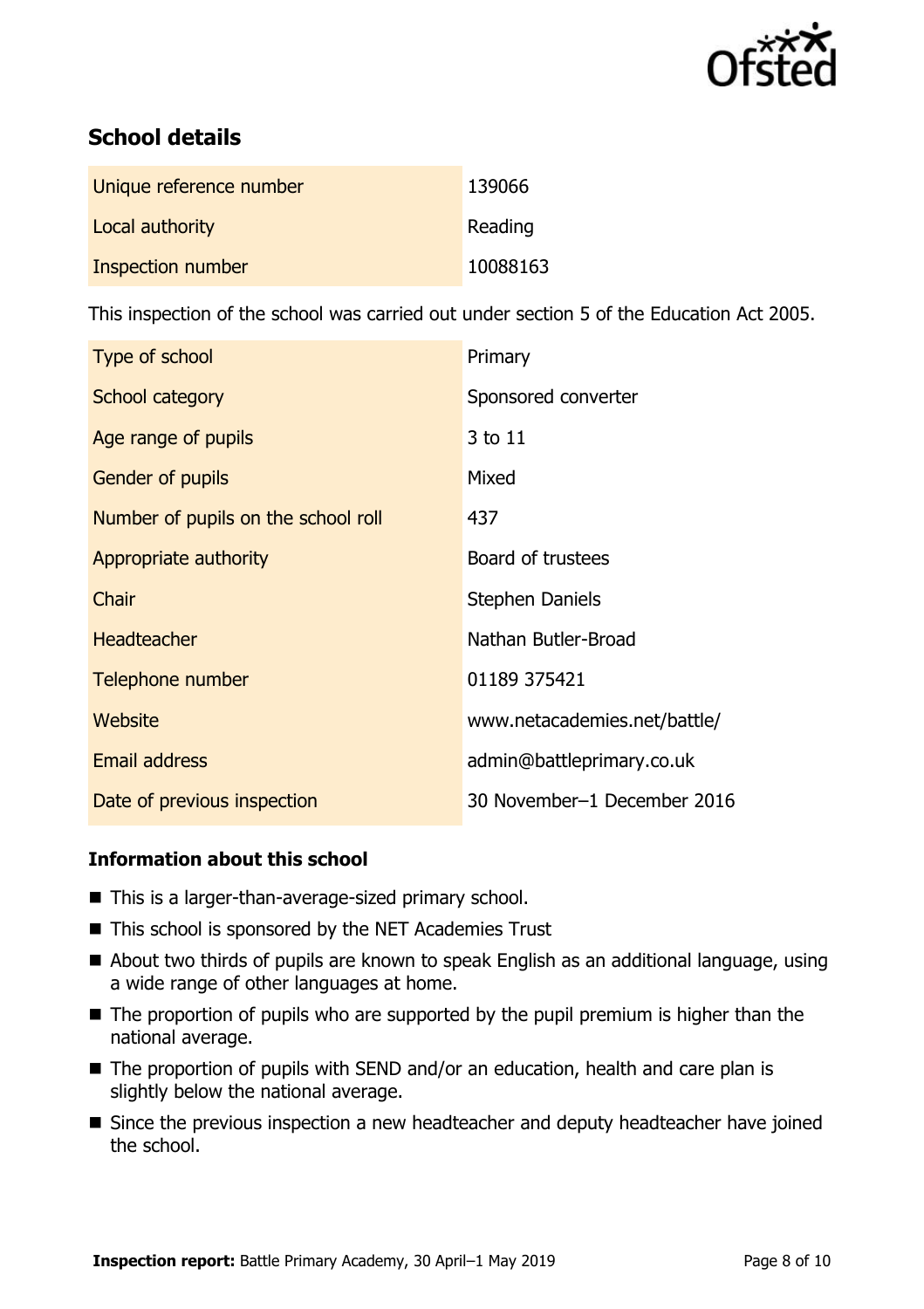

# **Information about this inspection**

- Inspectors observed learning in 26 parts of lessons, some with senior leaders.
- $\blacksquare$  In addition to discussions with parents, 30 responses to the online questionnaire, Parent View, were considered.
- A range of the school's documentation was scrutinised to gather information on: leaders' evaluation of the school's performance; systems for managing the performance of teachers; behaviour and safety of pupils; safeguarding; the progress and attainment of pupils, and curriculum leadership.
- Inspectors scrutinised the school's website to evaluate the quality of information for parents and whether the school meets statutory publishing requirements.
- Inspectors spoke to pupils to gather their views and heard pupils read.
- Inspectors met with school leaders, representatives from the governing body, including the chair of governors, and held a telephone call with the Chief Executive Officer of the Net Academies Trust.

#### **Inspection team**

| Daniel Lambert, lead inspector | Her Majesty's Inspector |
|--------------------------------|-------------------------|
| <b>Paul Shaughnessy</b>        | <b>Ofsted Inspector</b> |
| <b>Krista Dawkins</b>          | <b>Ofsted Inspector</b> |